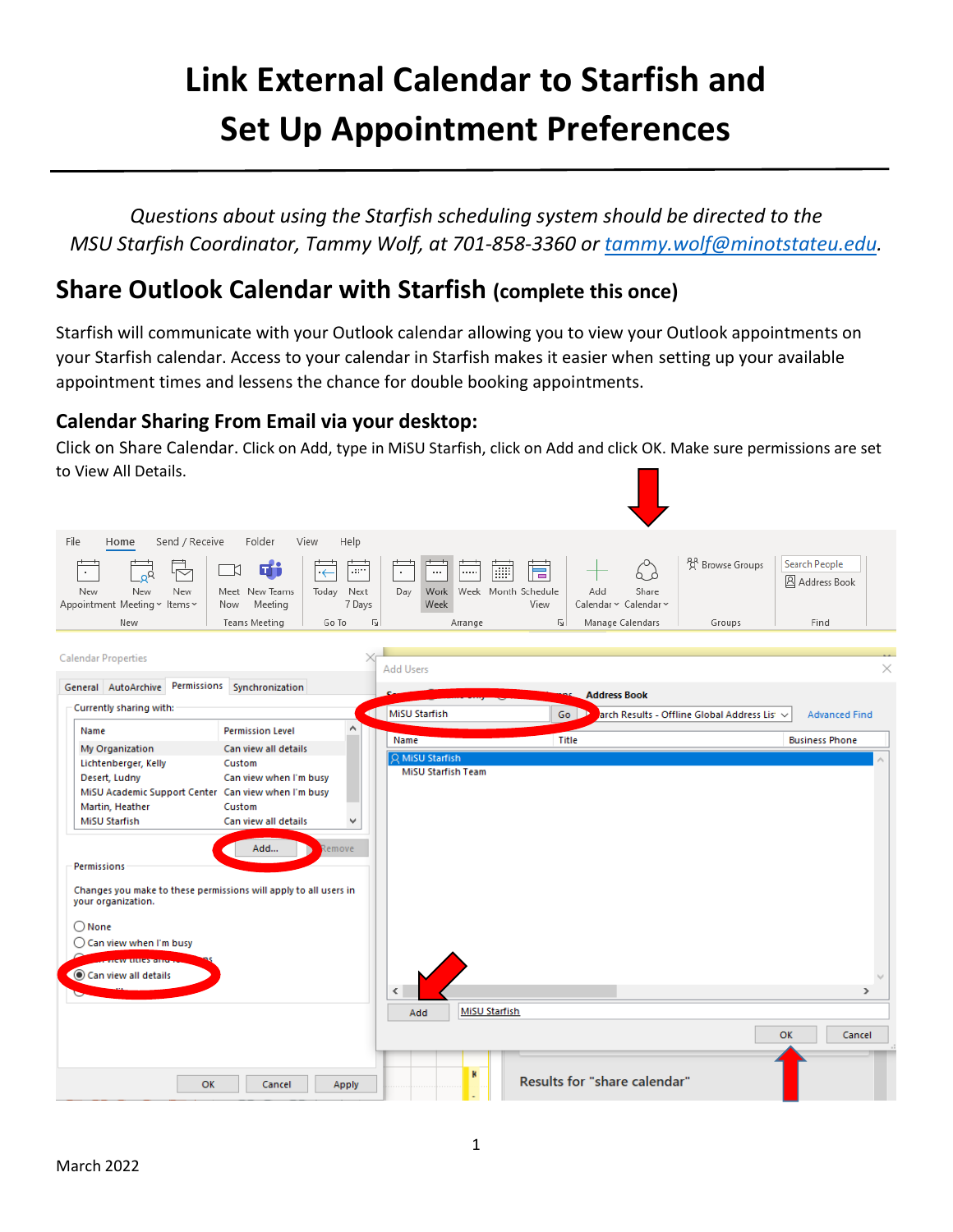#### **Calendar Sharing From Email via web access:**

Click on Share. Type in MiSU Starfish, click Search People, select MiSU Starfish (NOT MiSU Starfish Team), click on Share. Make sure permissions are set to View All Details.



*Please note: Calendar sharing will not take effect until your email notification preferences have been set within Starfish.*

### *Set Email Notification Preferences In Starfish*

*The following steps do not have to be completed every time you create new appointment times, if your preferences remain the same.*

Click the Email Notifications tab to set your appointment notifications. Check the box – Read busy times from my external Exchange calendar – this can't be completed until after you have shared your Outlook calendar with Starfish (see above for instructions). Click Submit when finished.

| <b>Institutional Profile</b><br><b>Appointment Preferences</b><br><b>Email Notifications</b>                                                                                                                                                                                                                                                                                           | Submit<br><b>Cancel</b>                                                                                                                               |  |  |  |
|----------------------------------------------------------------------------------------------------------------------------------------------------------------------------------------------------------------------------------------------------------------------------------------------------------------------------------------------------------------------------------------|-------------------------------------------------------------------------------------------------------------------------------------------------------|--|--|--|
| NOTE: If you do not receive Starfish email notifications when expected, please make sure they are not marked as SPAM. Check the SPAM folder in your email client and whitelist Starfish emails if this is the case.                                                                                                                                                                    |                                                                                                                                                       |  |  |  |
| <b>Appointments Notifications</b>                                                                                                                                                                                                                                                                                                                                                      | <b>Summary Emails</b>                                                                                                                                 |  |  |  |
| Planning Reminders  send me a separate email reminder for each appointment<br>send one email reminder with all appointments<br>o don't send me an email reminder<br>Send Planning Reminders: 8:00 am<br>$\blacktriangleright$ the appointments<br>$\overline{\mathbf{v}}$<br>the day of<br>Appointment Alerts:   Send me an email   15<br>v minutes before the start of an appointment | Send me a summary email of all tracking item and appointment activity:<br>Daily at 7:00 am<br><b>Weekly on Monday</b><br>$\triangleright$ at 11:00 am |  |  |  |
| Send me an email with a calendar attachment for every:                                                                                                                                                                                                                                                                                                                                 | <b>Tracking Item Notifications</b>                                                                                                                    |  |  |  |
| $\triangledown$ change to my appointments $\triangledown$ change to my Office Hours/Group Sessions                                                                                                                                                                                                                                                                                     | $\triangledown$ an item is assigned to me<br>an item is raised<br>an item is cleared<br>Send me an immediate email whenever:                          |  |  |  |
| Read busy times from external calendar                                                                                                                                                                                                                                                                                                                                                 |                                                                                                                                                       |  |  |  |
| Read busy times from my external Exchange calendar<br>Important: In order for this setting to take effect, you must share your calendar with misu.starfish@minotstateu.edu. Click here for further instructions.                                                                                                                                                                       |                                                                                                                                                       |  |  |  |